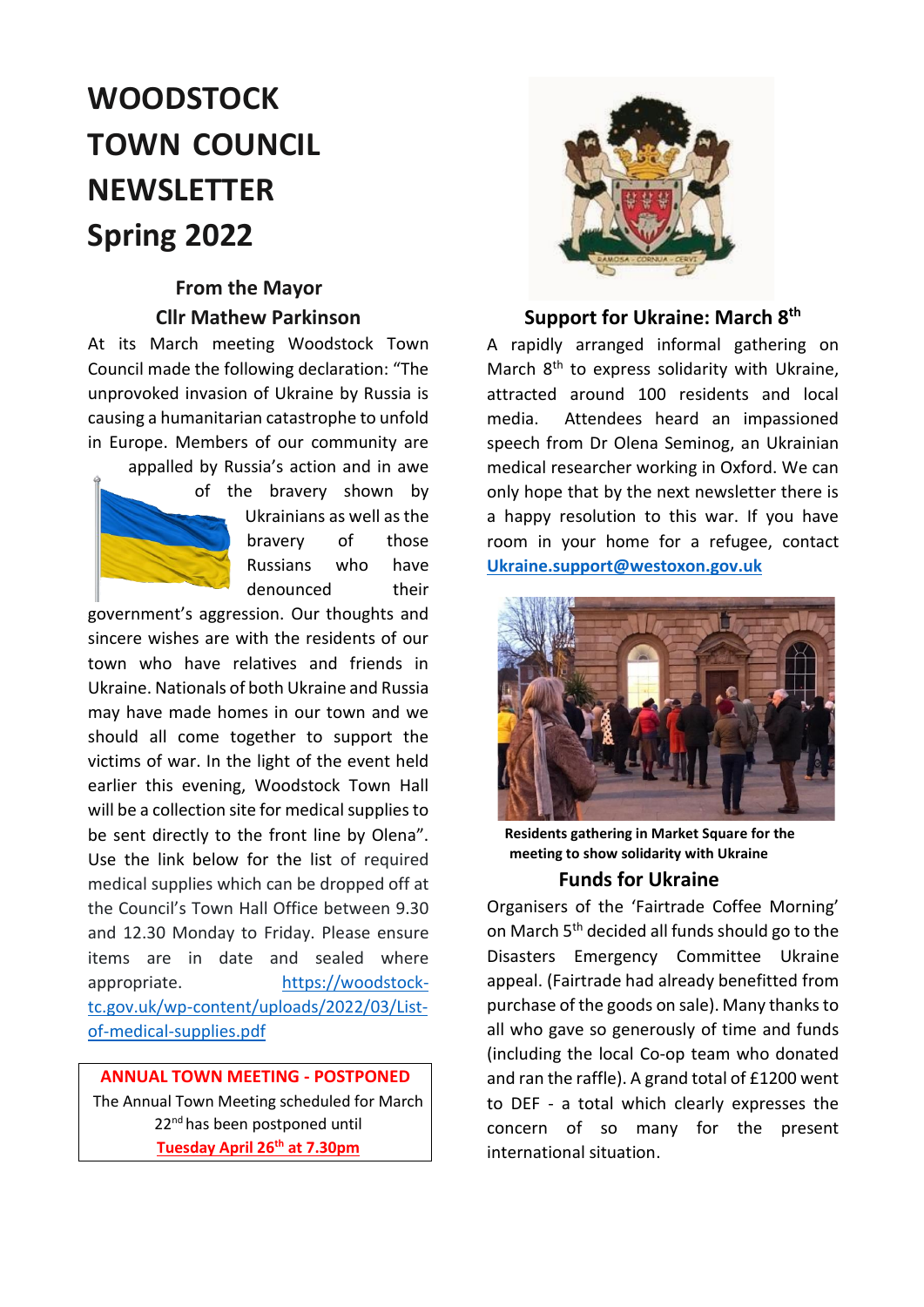#### **Green Neighbourhood Plan**

We have mentioned the Green Neighbourhood Plan in previous newsletters and some of you responded to the public consultation last year. The documents have now been collated, finalised and sent to WODC who will forward them to the Inspector for comment and approval (or otherwise). Once there is an approved-by-inspection version, it will be submitted to a town referendum. Approval will give increased security to the green spaces in the Plan so they can remain in public use as green areas in our town for perpetuity. We thank past Cllr., Trish Redpath, for leading the Green Spaces Group and Jon Herbert of Troy Planning for all his advice.

#### **Woodstock Parking**

You may have already received a letter from OCC about proposed changes to *onstreet* parking and introduction of permit parking areas in the town. A four week consultation opens on March  $17<sup>th</sup>$ . The link to the webpages is in the letter but it is also accessible by clicking on 'Consultations' on the [Let's Talk Oxfordshire](https://letstalk.oxfordshire.gov.uk/) pages: **[https://letstalk.oxfordshire.gov.uk](https://letstalk.oxfordshire.gov.uk/)** *from March 17th.* You can express your views electronically at that site or in writing to OCC quoting the specific reference code in your letter. The proposals include:

-Introduction of Pay & Display bays centrally with exemptions for permit holders. *The first 30 minutes in any 24 hour period will be free*.

-Introduction of some ultra-short stay parking areas.

-New permit holder only parking areas -Additional 2-hour parking bays -New cycle parking areas in the town centre The proposals will be on display with OCC

Officers present to answer questions at:

#### **Community Centre, New Road**

**Saturday 19th March 9.30am - 12 noon Town Hall, Market Place. Monday 21st March 6.30pm – 8.00pm**

#### **The Queen's Green Canopy (QGC)**

A Council led Working Group is looking at opportunities to be part of the QGC Project. Any tree/hedge planted between October 2021 and the end of 2022 can be registered as part of the Project. Go to **queensgreencanopy.org** for further information about planting trees and how to register your tree(s) on the national map. Trees planted this past winter can be registered retrospectively.

We plan to involve Schools and residents with group planting activities in the autumn but no plans are yet in place. If you have views about where planting could take place and what you would like planted, please contact:

**[Elizabeth.Poskitt@woodstock-tc.gov.uk](mailto:Elizabeth.Poskitt@woodstock-tc.gov.uk)**

#### **Climate Action Heroes**

Many congratulations to Hilary and Graham Brown who have been acclaimed Climate Action Heroes with a High Sheriff's Award. This year the awards focused on people and organisations showing 'inspirational' climate change action. Hilary and Graham are longstanding members of Sustainable Woodstock (SusWoo), with Hilary currently Chair of SusWoo. Both of them spent a lot of time planting (with others), and then caring for, trees in the Community Orchard and Woodland; constructing ponds; building hedgehog and bee houses; and very successfully getting residents - young and old - to join in these activities. Hilary and Graham are also vigorous campaigners for plastic waste reduction in the town and enthusiastic promotors of SusWoo shopping bags. They also support wider, national, climate and environmental activities.

Eighteen High Sheriff's awards were given but only six to individuals, so Graham and Hilary are not only thoroughly deserving of the award but a great credit to Woodstock.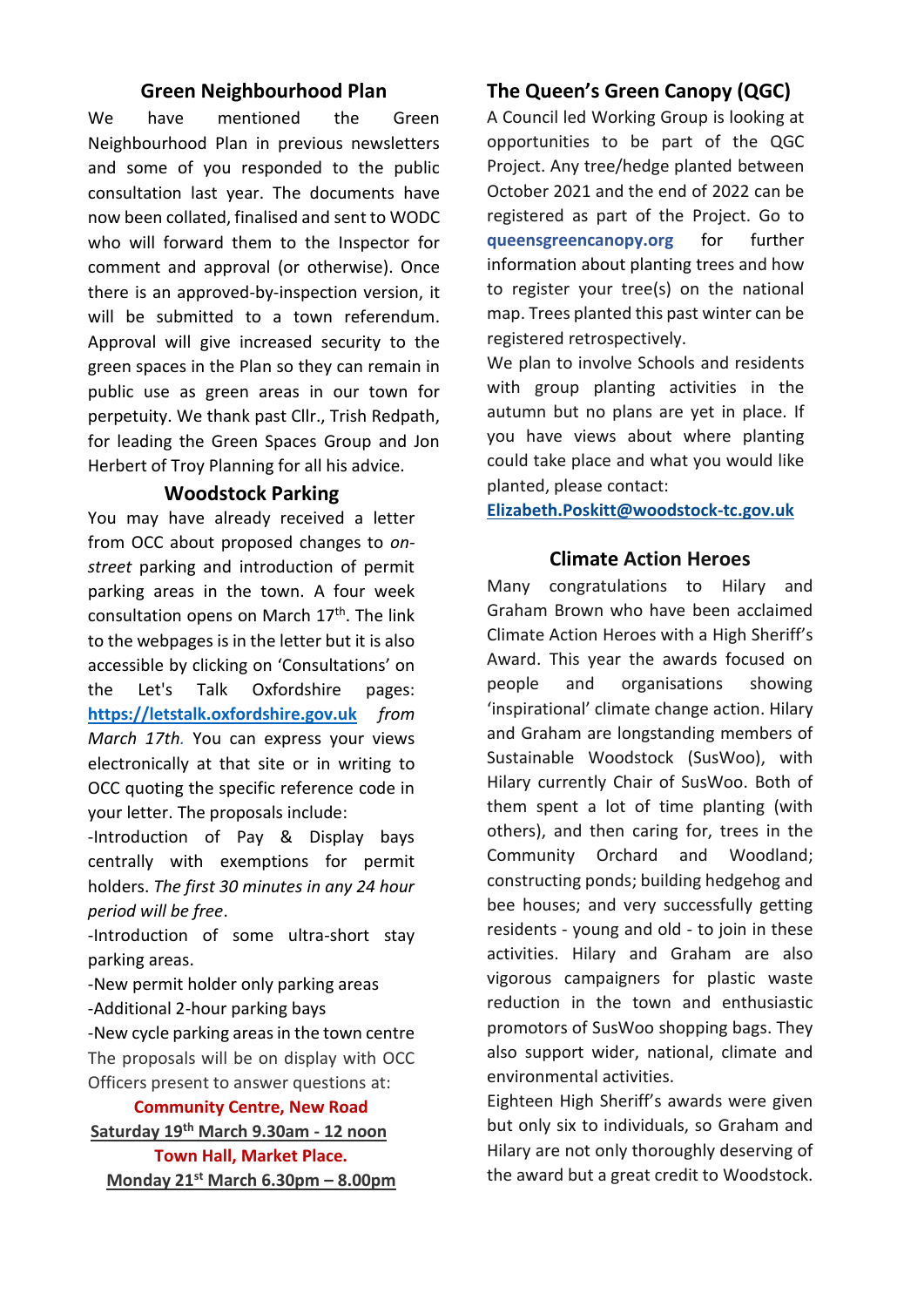#### **Hello Spring, Hello Woodstock Saturday 26th – Thursday 31 st March Wake up to Woodstock (WUTW)**

For about 20 years now WUTW has represented most retailers and businesses in and around the town and worked to encourage visitors to the town to help keep it busy and vibrant.

We are now working on a campaign, funded by the government Welcome Back Fund and promoted by our Town Council and West Oxfordshire District Council, to bring people back into town centres.

We are biased: we think Woodstock is one of the loveliest, small Cotswold towns in Oxfordshire! With a variety of independent shops, restaurants, hotels and even two museums, it is the perfect place for an evening, day, or long weekend, break.

The town will be decorated for this Spring event and many retailers will have special offers or promotions. So, we hope to see our local customers as well as new visitors later this month.

Put **26th to the 31st March** in your diary. Join in, enjoy the week and remind yourself and your friends: Woodstock is lovely for all! Dennis Allen, Chair of WUTW.



**Spring: celandines alongside the A44**

#### **Local Elections: Thursday May 5th**

Last year was a bumper year with elections in May for County, District and Town Councillors as well as for the Police Commissioner. This year is more peaceful with only the election of one District Councillor. Polling stations will be at the Blenheim Offices (JN & JP register) and at the Bowls & Tennis Club (JO & JQ register) as last year. The Polling Stations are open from **7am until 10pm**. Your vote is as important as ever in demonstrating democracy and choice.

#### **Queen's Platinum Jubilee**

The long weekend of **Thursday June 2 nd - Monday June 6th** will be the national Spring Holiday in honour of the Platinum Jubilee. We are all being encouraged to celebrate with community events, particularly on the Sunday. Traditionally, these national celebrations have been marked by street parties, often working best when they focus on a small area of town rather than the more complicated process of trying to get the whole town together. (Some parts of Woodstock even managed successful *socially distanced* street parties to celebrate VE Day during the slightly eased Lockdown in 2000). If you are thinking of a party in your street or streets

#### **[https://news.westoxon.gov.uk/news/distri](https://news.westoxon.gov.uk/news/district-council-provides-advice-for-platinum-jubilee-street-parties) [ct-council-provides-advice-for-platinum-](https://news.westoxon.gov.uk/news/district-council-provides-advice-for-platinum-jubilee-street-parties)**

**[jubilee-street-parties](https://news.westoxon.gov.uk/news/district-council-provides-advice-for-platinum-jubilee-street-parties)** offers helpful ideas and advice.

There will no doubt be other celebratory 'goings on' in and around town that weekend. Where appropriate, please let the Council know of any local events we could advertise on the website – and please do your own advertising through the social media and on our noticeboards. We wish a 'fun' weekend for all of you with the best of June weather and NOT, for those who remember 1953, Coronation weather!

#### **You: a future newspaper magnate?**



Many residents and others have long depended on Woodstock & Bladon News to keep them up to date over local events and activities, both here and in

Bladon. The last issue of W&BNews was at the end of 2021. The editors felt they did not have time to continue as editors but would be happy to help others produce a similar magazine. Up to the challenge? Contact[: admin@woodstock-tc.gov.uk](mailto:admin@woodstock-tc.gov.uk)